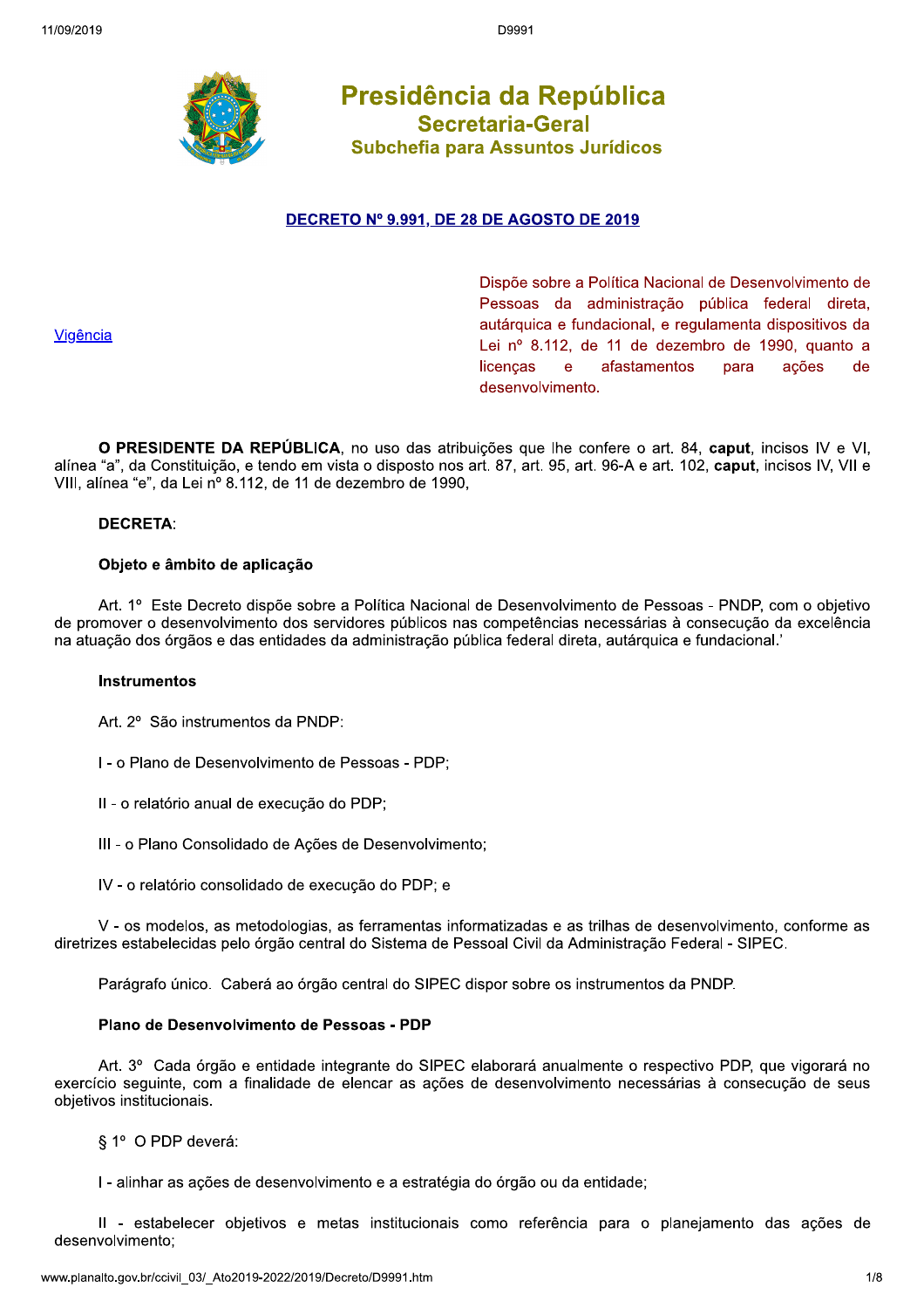III - atender às necessidades administrativas operacionais, táticas e estratégicas, vigentes e futuras;

IV - nortear o planejamento das ações de desenvolvimento de acordo com os princípios da economicidade e da eficiência;

V - preparar os servidores para as mudanças de cenários internos e externos ao órgão ou à entidade;

VI - preparar os servidores para substituições decorrentes de afastamentos, impedimentos legais ou regulamentares do titular e da vacância do cargo;

VII - ofertar ações de desenvolvimento de maneira equânime aos servidores;

VIII - acompanhar o desenvolvimento do servidor durante sua vida funcional;

IX - gerir os riscos referentes à implementação das ações de desenvolvimento;

X - monitorar e avaliar as ações de desenvolvimento para o uso adequado dos recursos públicos; e

XI - analisar o custo-benefício das despesas realizadas no exercício anterior com as ações de desenvolvimento.

§ 2º A elaboração do PDP será precedida, preferencialmente, por diagnóstico de competências.

§ 3º Para fins do disposto neste Decreto, considera-se diagnóstico de competências a identificação do conjunto de conhecimentos, habilidades e condutas necessários ao exercício do cargo ou da função.

Art. 4° O PDP conterá:

I - a descrição das necessidades de desenvolvimento que serão contempladas no exercício seguinte, incluídas as necessidades de desenvolvimento de capacidades de direção, chefia, coordenação e supervisão;

II - o público-alvo de cada ação de desenvolvimento;

III - as ações de desenvolvimento previstas para o exercício seguinte, com a respectiva carga horária estimada;

 $\mathbf{e}$ 

IV - o custo estimado das ações de desenvolvimento.

Art. 5° Os órgãos e as entidades elaborarão e encaminharão sua proposta de PDP, aprovada pela autoridade máxima do órgão ou da entidade, ao órgão central do SIPEC, nos termos do disposto no art. 12.

§ 1º O PDP poderá ser revisado, motivadamente, para inclusão, alteração ou exclusão de conteúdo.

§ 2° Na hipótese de que trata o § 1º, o PDP será aprovado novamente pela autoridade máxima do órgão ou da entidade, permitida a delegação para o titular de cargo de natureza especial ou, quando se tratar de autarquia ou fundação pública federal, para o titular da unidade com competência sobre a área de gestão de pessoas, vedada a subdelegação e observada a segregação de funções quanto ao disposto no § 3º.

§ 3° A unidade de gestão de pessoas do órgão ou da entidade é responsável pelo PDP perante o órgão central do SIPEC e apoiará os gestores e a autoridade máxima do órgão ou da entidade na gestão do desenvolvimento de seus servidores, desde o planeiamento até a avaliação.

Art. 6<sup>o</sup> As unidades de gestão de pessoas dos órgãos e das entidades integrantes do SIPEC encaminharão ao órgão central o relatório anual de execução do PDP, que conterá as informações sobre a execução e a avaliação das ações previstas no PDP do exercício anterior e a sua realização.

Art. 7º As unidades de gestão de pessoas responsáveis pela elaboração, pela implementação e pelo monitoramento do PDP realizarão a gestão de riscos das ações de desenvolvimento previstas, cujas etapas são:

I - identificação dos eventos de riscos;

II - avaliação dos riscos;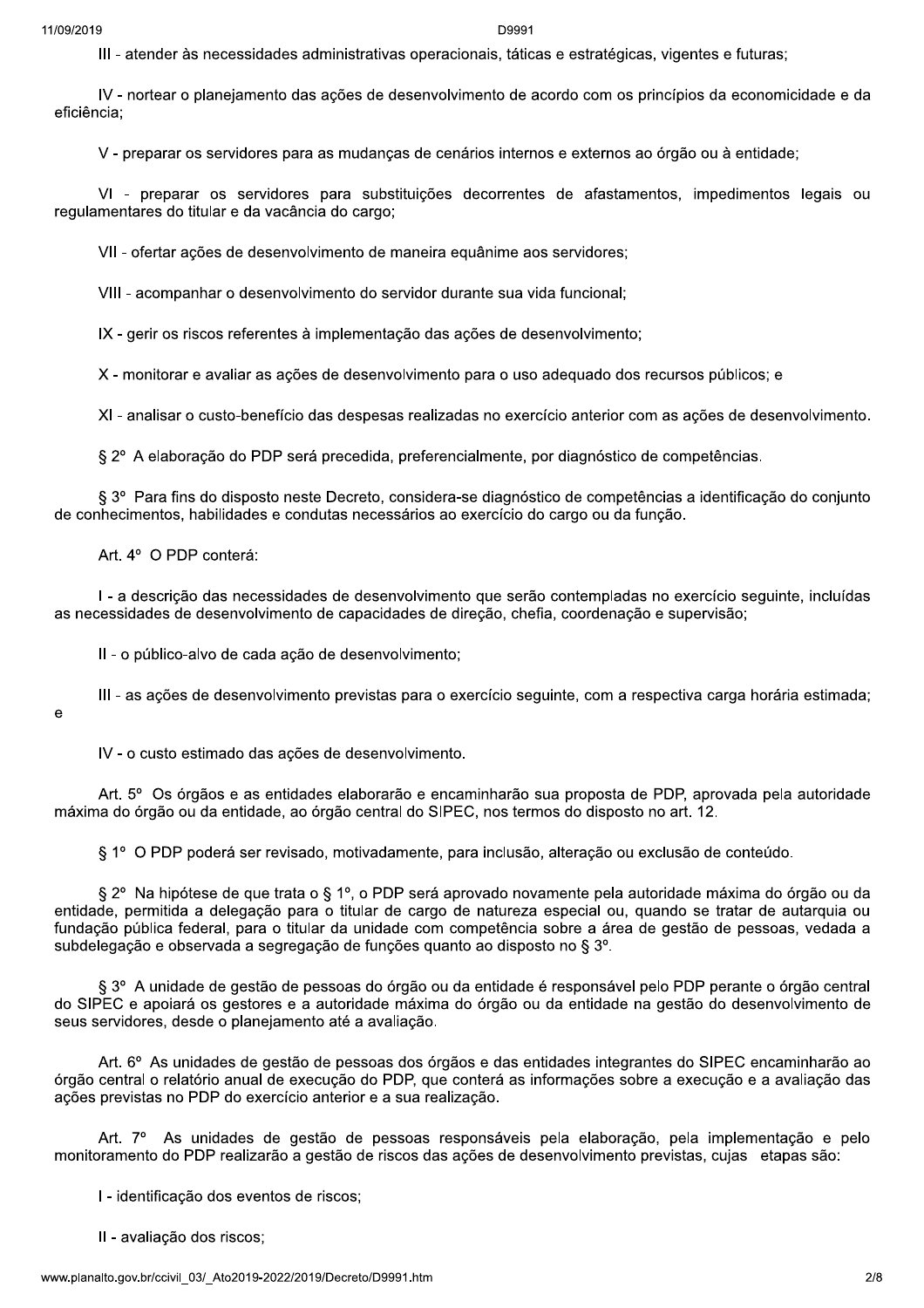III - definição das respostas aos riscos; e

IV - implementação de medidas de controle.

# Órgão central do SIPEC

Art. 8º O órgão central do SIPEC disponibilizará manifestação técnica para orientar a execução das ações de desenvolvimento relacionadas ao PDP.

Art. 9º O órgão central do SIPEC encaminhará à Escola Nacional de Administração Pública - Enap o Plano Consolidado de Ações de Desenvolvimento, produzido a partir da organização das propostas constantes dos PDP dos órgãos e das entidades, que conterá as ações transversais de desenvolvimento da administração pública federal.

Parágrafo único. Para fins do disposto neste Decreto, consideram-se ações transversais as ações comuns a servidores em exercício em diversos órgãos ou entidades no âmbito do SIPEC.

Art. 10. Caberá ao órgão central do SIPEC avaliar os relatórios anuais de execução dos PDP dos órgãos e das entidades e, se necessário:

I - orientar o correto planejamento e execução dos PDP subsequentes; e

II - solicitar informações adicionais ou justificativas quanto à execução das ações de desenvolvimento.

Art. 11. Caberá ao órgão central do SIPEC elaborar o relatório consolidado de execução dos PDP, a partir da consolidação das informações constantes dos relatórios anuais de execução dos PDP.

Parágrafo único. O órgão central do SIPEC é responsável por avaliar a execução dos PDP e a observância das diretrizes pelos órgãos e pelas entidades.

### **Normas complementares**

Art. 12. O titular do órgão central do SIPEC editará normas complementares necessárias à execução do disposto neste Decreto, que incluirão:

I - os prazos para encaminhamento do PDP e do relatório anual de execução do PDP;

II - os prazos para o encaminhamento da manifestação técnica sobre o PDP aos órgãos e às entidades;

III - os prazos para conclusão do Plano Consolidado de Ações de Desenvolvimento e do relatório consolidado de execução dos PDP;

IV - o detalhamento das condições para a realização das despesas com desenvolvimento de pessoas, nos termos do disposto nos art. 16, art. 17 e art. 30:

V - o procedimento para a avaliação e a aprovação do pedido de afastamento do servidor, com as informações e os documentos necessários à instrução do pedido;

VI - a forma e o conteúdo da divulgação das informações de que trata o parágrafo único do art. 16;

VII - as condições e os prazos para a comprovação da efetiva participação do servidor na ação que gerou seu afastamento; e

VIII - o detalhamento das condições e dos critérios para reembolso das despesas comprovadamente efetuadas para custeio de inscrição e mensalidade de ação de desenvolvimento formal, presencial ou à distância, prevista no PDP.

### Escolas de Governo do Poder Executivo federal

Art. 13. Caberá à Enap:

I - coordenar a rede de escolas de governo do Poder Executivo federal e o sistema de escolas de governo da União: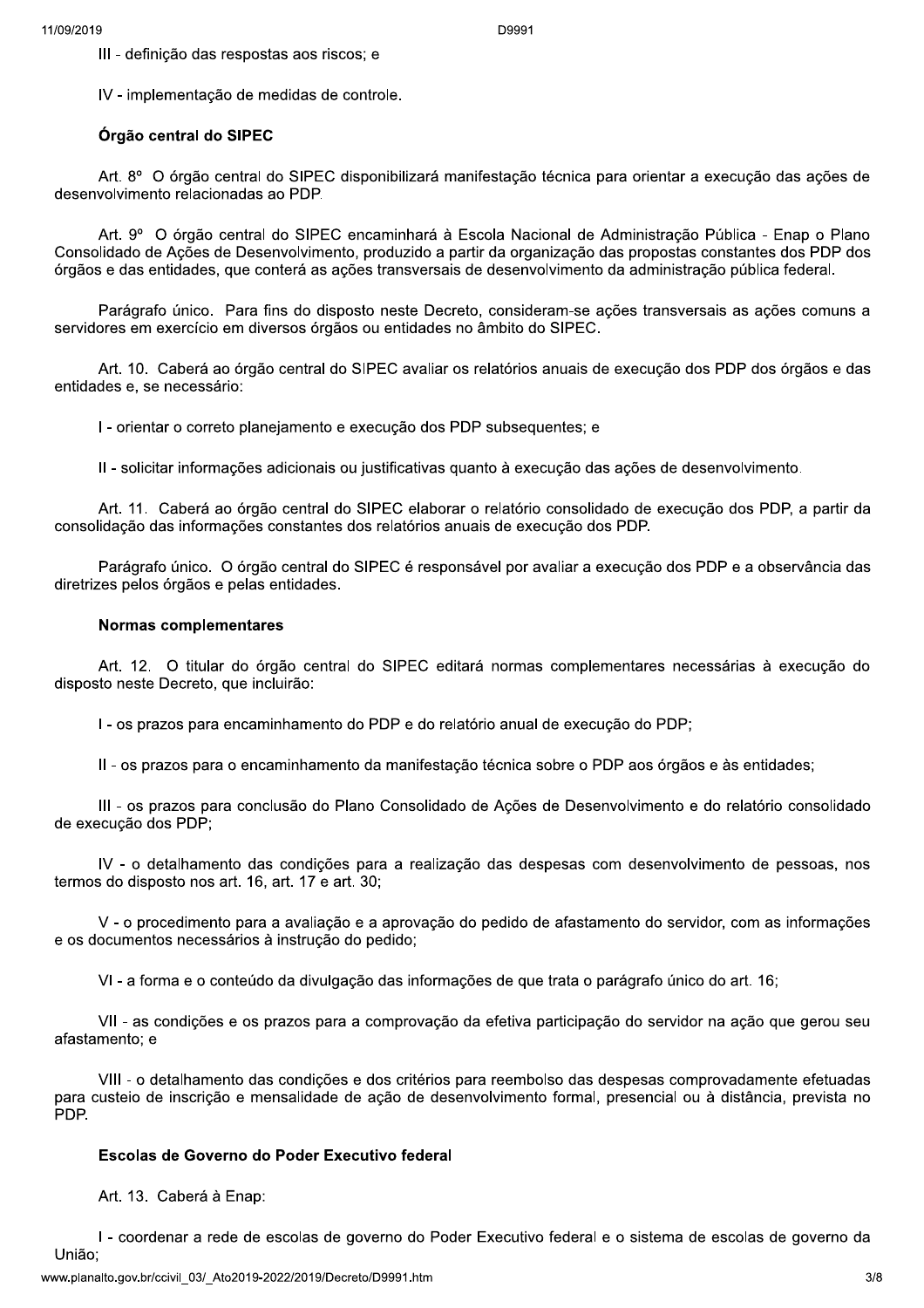II - definir as formas de incentivo para que as universidades federais atuem como centros de desenvolvimento de servidores, com a utilização parcial da estrutura existente, de forma a contribuir com a PNDP;

III - propor ao Ministro de Estado da Economia os critérios para o reconhecimento das instituições incluídas na estrutura da administração pública federal direta, autárquica e fundacional como escola de governo do Poder Executivo federal:

IV - coordenar as iniciativas de desenvolvimento de pessoas dos órgãos e das entidades do SIPEC, permitida a distribuição das atividades de elaboração, de contratação, de oferta, de administração e de coordenação de ações de desenvolvimento das competências transversais às escolas de governo do Poder Executivo federal e aos órgãos e entidades que manifestarem interesse;

V - promover, elaborar e executar ações de desenvolvimento destinadas a preparar os servidores para o exercício de cargos em comissão e funções de confiança além de coordenar e supervisionar os programas de desenvolvimento de competências de direção, chefia, de coordenação e supervisão executados pelas escolas de governo, pelos órgãos e pelas entidades da administração pública federal direta, autárquica e fundacional; e

VI - atuar, em conjunto com os órgãos centrais dos sistemas estruturadores, na definição, na elaboração e na revisão de ações de desenvolvimento das competências essenciais dos sistemas estruturadores.

Parágrafo único. Ato do Ministro de Estado da Economia reconhecerá os órgãos e entidades de que trata o inciso III do caput como escolas de governo do Poder Executivo federal, permitida a delegação a titular de cargo de natureza especial, vedada a subdelegação.

Art. 14. Caberá às escolas de governo do Poder Executivo federal, sob a coordenação da Enap:

I - apoiar o órgão Central do SIPEC na consolidação e na priorização das necessidades de desenvolvimento de competências transversais contidas no Plano Consolidado de Ações de Desenvolvimento;

II - planejar a elaboração e a oferta de ações, a fim de atender, de forma prioritária, às necessidades mais relevantes de desenvolvimento de competências transversais contidas no Plano Consolidado de Ações de Desenvolvimento: e

III - ofertar, em caráter complementar à Enap, as ações de desenvolvimento de âmbito nacional priorizadas no planejamento, de forma direta ou por meio de parcerias ou contratações.

Art. 15. Caberá aos órgãos centrais dos sistemas estruturadores, de forma permanente:

I - definir e revisar a grade de competências essenciais dos respectivos sistemas; e

II - atuar, em conjunto com a Enap, para o desenvolvimento de programas de ações de desenvolvimento de competências essenciais dos sistemas estruturadores.

### Realização de despesas

Art. 16. Despesas com ações de desenvolvimento de pessoas para a contratação, a prorrogação ou a substituição contratual, a inscrição, o pagamento da mensalidade, as diárias e as passagens poderão ser realizadas somente após a manifestação técnica do órgão central do SIPEC sobre o PDP.

Parágrafo único. As despesas com acões de desenvolvimento de pessoas serão divulgadas na internet, de forma transparente e obietiva, incluídas as despesas com manutenção de remuneração nos afastamentos para ações de desenvolvimento.

Art. 17. A participação em ação de desenvolvimento de pessoas que implicar despesa com diárias e passagens somente poderá ser realizada se o custo total for inferior ao custo de participação em evento com objetivo similar na própria localidade de exercício.

Parágrafo único. Exceções ao disposto no caput poderão ser aprovadas pela unidade de gestão de pessoas, mediante justificativa e aprovação da autoridade máxima do órgão ou da entidade, permitida a delegação a titular de cargo de natureza especial ou, quando se tratar de autarquia ou fundação pública federal, para a titular da unidade com competência sobre a área de gestão de pessoas, vedada a subdelegação.

### Afastamentos do servidor para participação em ações de desenvolvimento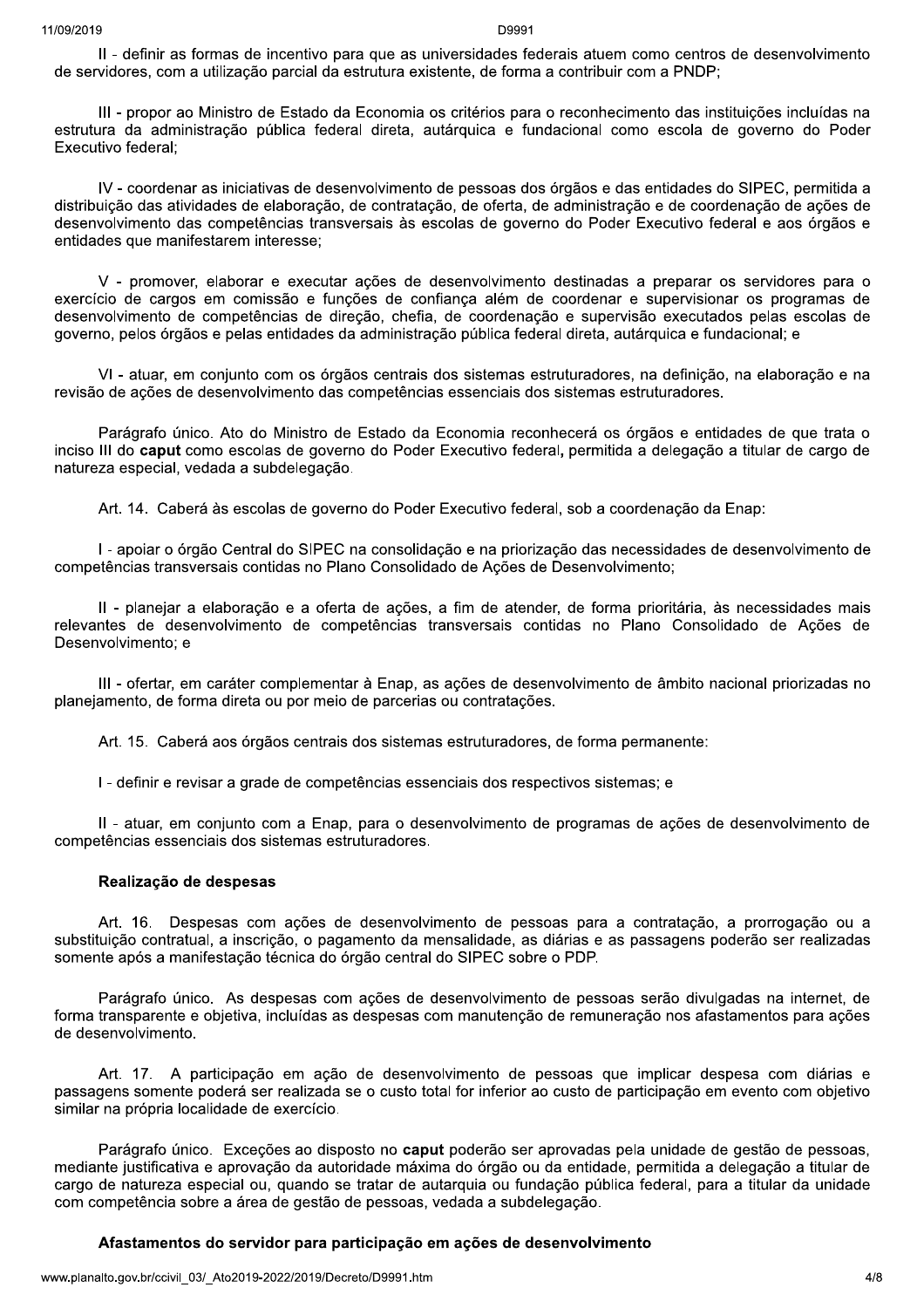Art. 18. Considera-se afastamento para participação em ações de desenvolvimento a:

I - licença para capacitação, nos termos do disposto no art. 87 da Lei nº 8.112, de 11 de dezembro de 1990;

Il - participação em programa de treinamento regularmente instituído, conforme o disposto no inciso IV do caput do art. 102 da Lei nº 8.112, de 1990.

III - participação em programa de pós-graduação stricto sensu no País, conforme o disposto no art. 96-A da Lei nº 8.112, de 1990; e

IV - realização de estudo no exterior, conforme o disposto no art. 95 da Lei nº 8.112, de 1990.

§ 1° Nos afastamentos por período superior a trinta dias consecutivos, o servidor:

I - requererá, conforme o caso, a exoneração ou a dispensa do cargo em comissão ou função de confiança eventualmente ocupado, a contar da data de início do afastamento; e

II - não fará jus às gratificações e adicionais vinculados à atividade ou ao local de trabalho e que não façam parte da estrutura remuneratória básica do seu cargo efetivo.

§ 2° O disposto no inciso II do § 1º não se aplica às parcelas legalmente vinculadas ao desempenho individual do cargo efetivo ou ao desempenho institucional.

§ 3º Para fins do disposto neste Decreto, considera-se treinamento regularmente instituído qualquer ação de desenvolvimento promovida ou apoiada pelo órgão ou pela entidade.

Art. 19. Os afastamentos de que trata o art. 18 poderão ser concedidos, entre outros critérios, quando a acão de desenvolvimento:

I - estiver prevista no PDP do órgão ou da entidade do servidor;

II - estiver alinhada ao desenvolvimento do servidor nas competências relativas:

a) ao seu órgão de exercício ou de lotação:

b) à sua carreira ou cargo efetivo; e

c) ao seu cargo em comissão ou à sua função de confiança; e

III - o horário ou o local da ação de desenvolvimento inviabilizar o cumprimento da jornada semanal de trabalho do servidor.

Parágrafo único. Os pedidos de afastamento formulados pelos servidores poderão ser processados a partir da data de aprovação do PDP do órgão ou da entidade.

Art. 20. Os afastamentos poderão ser interrompidos, a qualquer tempo, a pedido do servidor ou no interesse da administração, condicionado à edição de ato da autoridade que concedeu o afastamento, permitida a delegação para titular de cargo de natureza especial ou, quando se tratar de autarquia ou fundação pública federal, para o titular da unidade com competência sobre a área de gestão de pessoas, vedada a subdelegação.

§ 1º A interrupção do afastamento a pedido do servidor motivada por caso fortuito ou forca maior não implicará ressarcimento ao erário, desde que comprovada a efetiva participação ou aproveitamento da ação de desenvolvimento no período transcorrido da data de início do afastamento até a data do pedido de interrupção.

§ 2º As justificativas e a comprovação da participação ou do aproveitamento dos dias de licença na hipótese do § 1º serão avaliadas pelo dirigente máximo do órgão ou da entidade a que o servidor estiver vinculado, permitida a delegação para titular de cargo de natureza especial ou, quando se tratar de autarquia ou fundação pública federal, para o titular da unidade com competência sobre a área de gestão de pessoas, vedada a subdelegação.

§ 3° O servidor que abandonar ou não concluir a ação de desenvolvimento ressarcirá o gasto com seu afastamento ao órgão ou à entidade, na forma da legislação vigente, ressalvado o disposto nos § 1º e § 2º.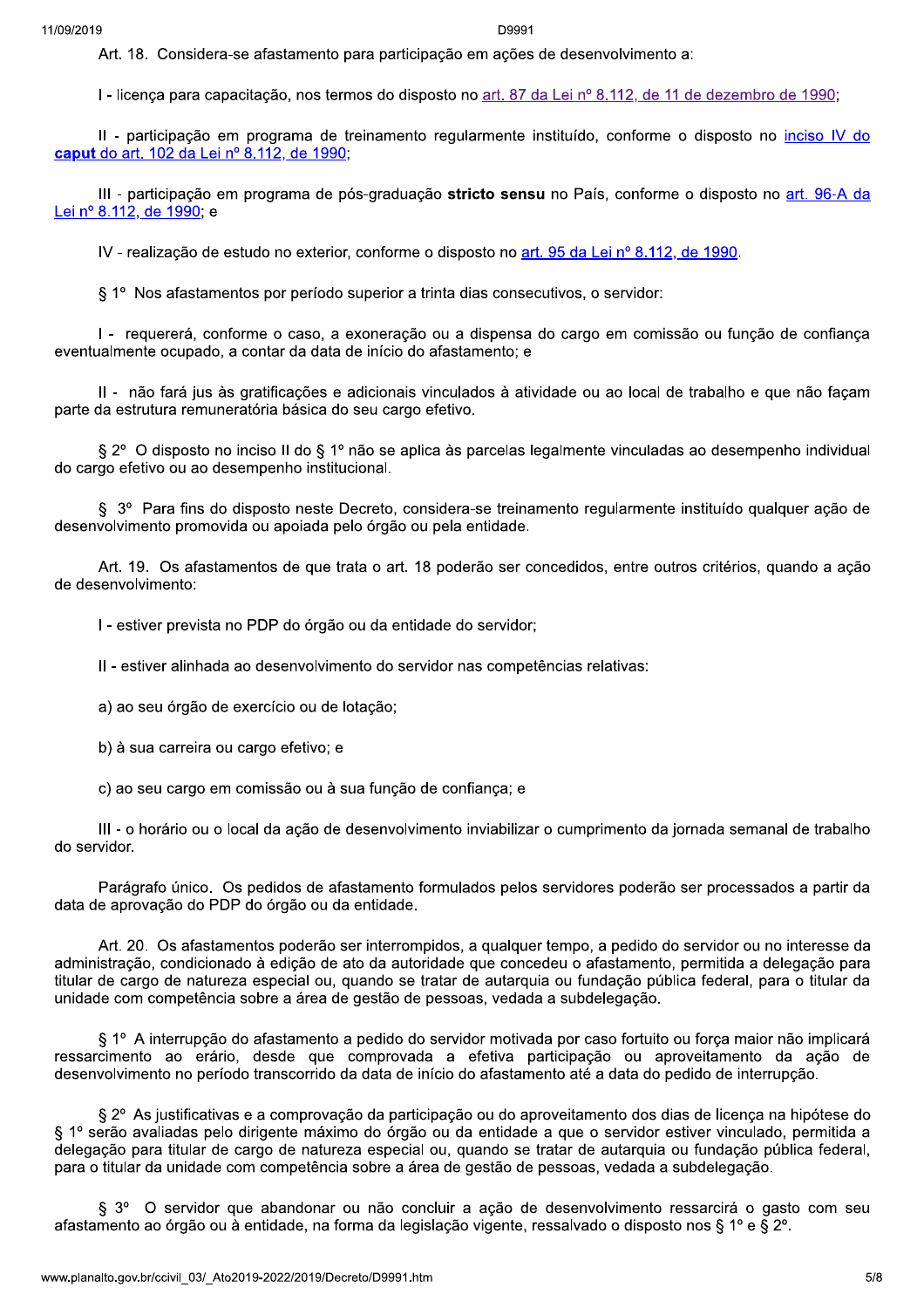Art. 21. Os afastamentos para participar de ações de desenvolvimento observarão os seguintes prazos:

I - pós-graduação stricto sensu:

a) mestrado: até vinte e quatro meses;

b) doutorado: até quarenta e oito meses; e

c) pós-doutorado: até doze meses; e

II - estudo no exterior: até quatro anos.

Art. 22. Os afastamentos para participar de programas de pós-graduação stricto sensu serão precedidos de processo seletivo, conduzido e regulado pelos órgãos e pelas entidades do SIPEC, com critérios de elegibilidade isonômicos e transparentes.

§ 1º Os processos seletivos considerarão, quando houver:

I - a nota da avaliação de desempenho individual; e

II - o alcance das metas de desempenho individual.

§ 2° As unidades de gestão de pessoas dos órgãos e das entidades poderão utilizar avaliações oficialmente reconhecidas de qualidade dos programas de pós-graduação stricto sensu efetuadas por instituições da área de educação para fins de classificação do servidor no processo seletivo de que trata o caput.

§ 3º O projeto de pesquisa a ser desenvolvida durante o afastamento estará alinhado à área de atribuição do cargo efetivo, do cargo em comissão ou da função de confianca do servidor ou à área de competências da sua unidade de exercício.

Art. 23. O processo de afastamento do servidor conterá as informações e os documentos estabelecidos nas normas de que trata o art. 12.

Art. 24. O servidor comprovará a participação efetiva na ação que gerou seu afastamento, no prazo definido nos termos do disposto no inciso VII do caput do art. 12.

Parágrafo único. A não apresentação da documentação comprobatória sujeitará o servidor ao ressarcimento dos valores correspondentes às despesas com seu afastamento, na forma da legislação vigente, ressalvado o disposto no § 1º do art. 20.

#### Licença para capacitação

Art. 25. A licenca para capacitação poderá ser concedida para:

I - ações de desenvolvimento presenciais ou à distância;

II - elaboração de monografia, trabalho de conclusão de curso, dissertação de mestrado ou tese de doutorado;

III - participação em curso presencial ou intercâmbio para aprendizado de língua estrangeira, quando recomendável ao exercício de suas atividades, conforme atestado pela chefia imediata; ou

IV - curso conjugado com:

a) atividades práticas em posto de trabalho, em órgão ou entidade da administração pública direta ou indireta dos entes federativos, dos Poderes da União ou de outros países ou em organismos internacionais; ou

b) realização de atividade voluntária em entidade que preste serviços dessa natureza, no País ou no exterior.

§ 1º As ações de desenvolvimento de que trata o inciso I do caput poderão ser organizadas de modo individual ou coletivo.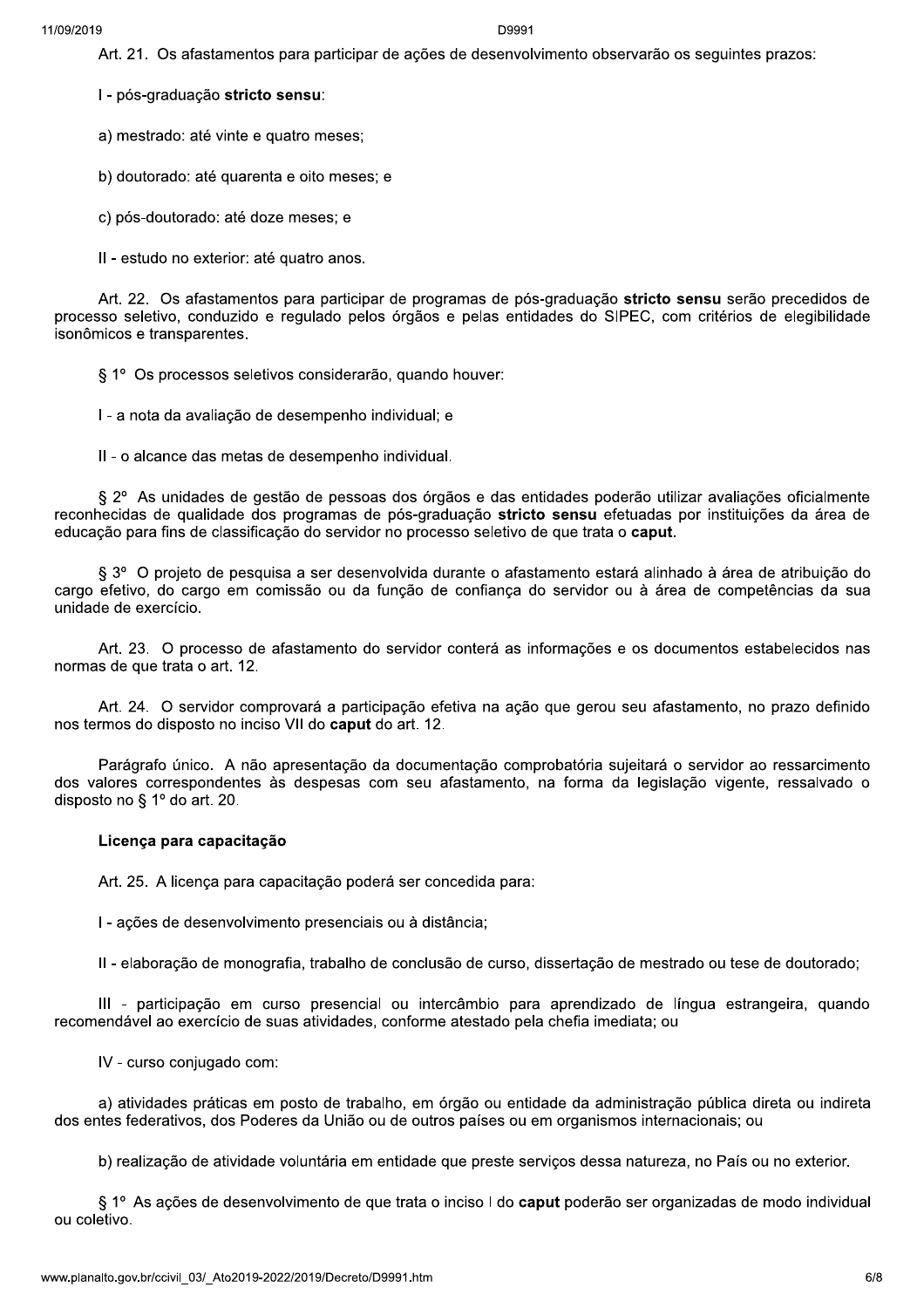§ 2º Os órgãos e as entidades poderão definir critérios de concessão da licença para capacitação de que trata a alínea "b" do inciso IV do caput, observado o disposto no Decreto nº 9.906, de 9 de julho de 2019, e as condições para a concessão de afastamento estabelecidas no art. 19.

§ 3º A licenca para capacitação poderá ser parcelada em, no máximo, seis períodos e o menor período não poderá ser inferior a quinze dias.

§ 4º Na hipótese de necessidade de prorrogação dos prazos de afastamento de que tratam os incisos I e II do caput do art. 21, o servidor poderá utilizar a licença para capacitação.

Art. 26. O órgão ou a entidade poderá conceder licença para capacitação somente quando a carga horária total da ação de desenvolvimento ou do conjunto de ações seja superior a trinta horas semanais.

Art. 27. O órgão ou a entidade estabelecerá, com base em seu planejamento estratégico, quantitativo máximo de servidores que usufruirão a licenca para capacitação simultaneamente.

Parágrafo único. O quantitativo previsto pelo órgão ou pela entidade não poderá ser superior a dois por cento dos servidores em exercício no órgão ou na entidade e eventual resultado fracionário será arredondado para o número inteiro imediatamente superior.

Art. 28. A concessão de licença para capacitação caberá à autoridade máxima do órgão ou da entidade, permitida a delegação para titular de cargo de natureza especial ou, quando se tratar de autarquia ou fundação pública federal, para titular da unidade com competência sobre a área de gestão de pessoas, vedada a subdelegação.

Parágrafo único. A autoridade responsável, na ocasião da concessão, considerará:

I - se o afastamento do servidor inviabilizará o funcionamento do órgão ou da entidade; e

Il - os períodos de maior demanda de força de trabalho.

Art. 29. O servidor poderá se ausentar das atividades no órgão ou na entidade de exercício somente após a publicação do ato de concessão da licença para capacitação.

Parágrafo único. O prazo para a decisão final sobre o pedido e a publicação do eventual deferimento é de trinta dia, contado da data de apresentação dos documentos necessários.

### Reembolso de despesas realizadas por servidor

Art. 30. A autoridade máxima do órgão ou da entidade poderá, em caráter excepcional, deferir o reembolso da inscrição do servidor em ações de desenvolvimento, atendidas as seguintes condições:

I - a solicitação de reembolso tenha sido efetuada antes da inscrição na ação de desenvolvimento;

II - existência de disponibilidade financeira e orçamentária;

III - atendimento das condições previstas neste Decreto para a realização da ação de desenvolvimento: e

IV - existência de justificativa do requerente, com a concordância da administração, sobre a imprescindibilidade da ação de desenvolvimento para os objetivos organizacionais do órgão ou da entidade.

### Alteração das regras de afastamento do país

Art. 31. O Decreto nº 91.800, de 18 de outubro de 1985, passa a vigorar com as seguintes alterações:

Parágrafo único. Na hipótese de viagem com a finalidade de aperfeicoamento, o ocupante de cargo em comissão ou de função de confianca somente poderá afastar-se do País pelo período máximo de trinta dias." (NR) (Vide)

# Disposições finais e transitórias